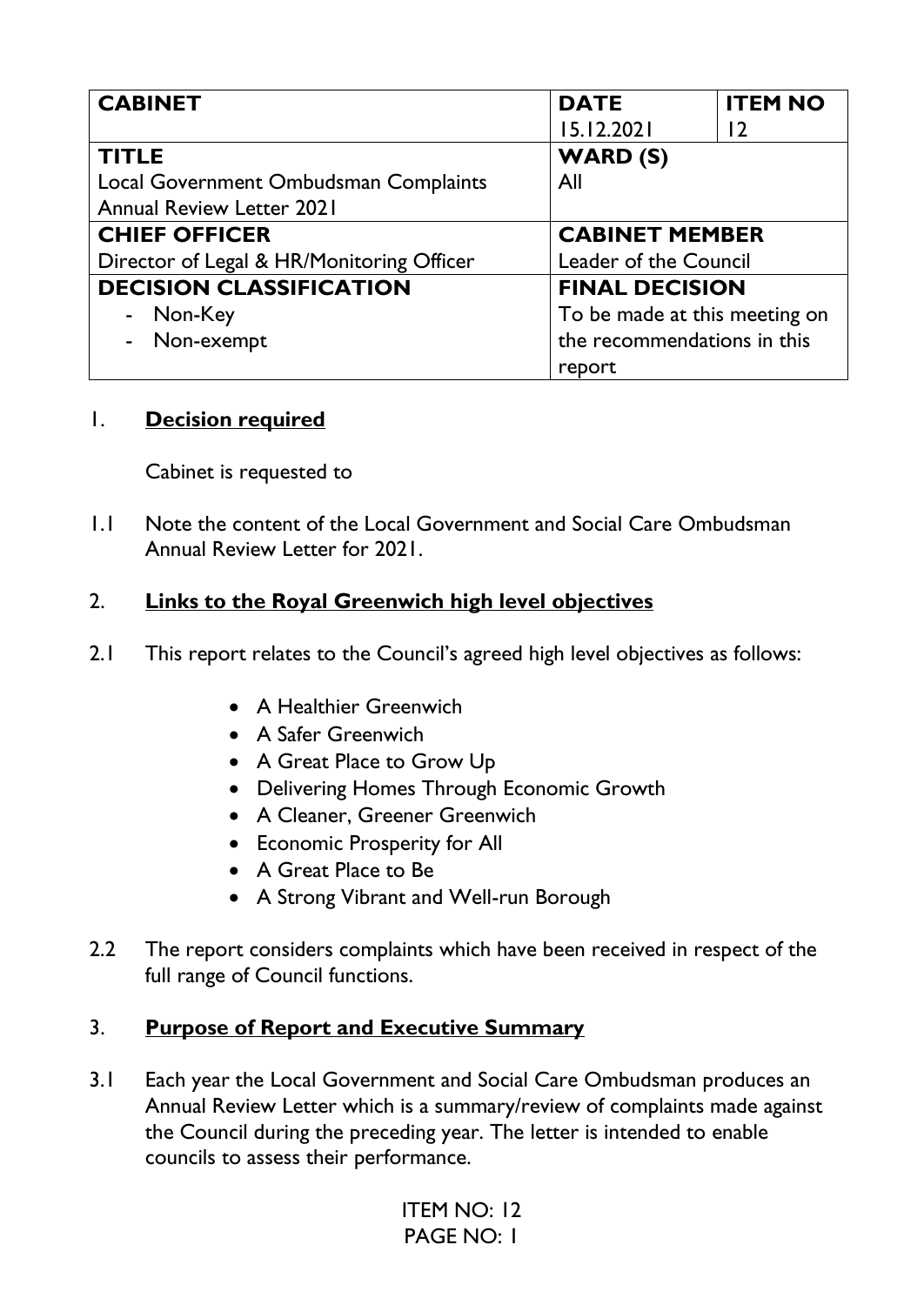3.2 This annual report summarises the contents of the letter and describes the actions taken by Officers in response.

## 4. **Introduction and Background**

- 4.1 The office of the Local Government and Social Care Ombudsman (LGO) was created by the Local Government Act 1974. The main functions of the LGO are to:
	- investigate complaints against Councils and other public authorities
	- investigate complaints about social care providers from people who arrange or fund their adult social care (Health Act 2009).
- 4.2 Complaints against the Council are dealt with under the Council's Complaints procedure or in the case of Adults and Children's Services, through the statutory complaints procedure. Where a Complainant remains dissatisfied with the outcome, he/she has the right to refer the matter to the LGO. The LGO however has the power to accept and investigate a complaint even if the internal or statutory complaints procedure has not been exhausted in certain circumstances.
- 4.3 Each year the LGO produces an Annual Review Letter which is a summary/review of complaints made against the Council during the preceding year. The letter is intended to enable councils to assess their performance. The letter acknowledges the unique situation local authorities have found themselves in this year and provides insight so that they may continue to deal with the current situation and plan for the future. The Ombudsman Annual Review Letter 2021 is at Appendix A.
- 4.4 The Annual Review Letter for 2019/20 was considered by Cabinet in December 2020. Since the date of that report, internal work has continued to embed the use of the case management system and look at ways of reporting, including capturing lessons learned for continuous improvement.
- 4.5 The Annual Review Letter dated 21 July 2021 details the number of complaints and outcomes for 2020/21. It includes information regarding the Council's compliance with recommendations made by the Ombudsman. Recommendations are specific and often include a timeframe and the letter set out details of the Ombudsman's monitoring of compliance with remedies.
- 4.6 The Annual Report details 87 new complaints within the financial year 2020/21. In addition, there would have been open cases from the previous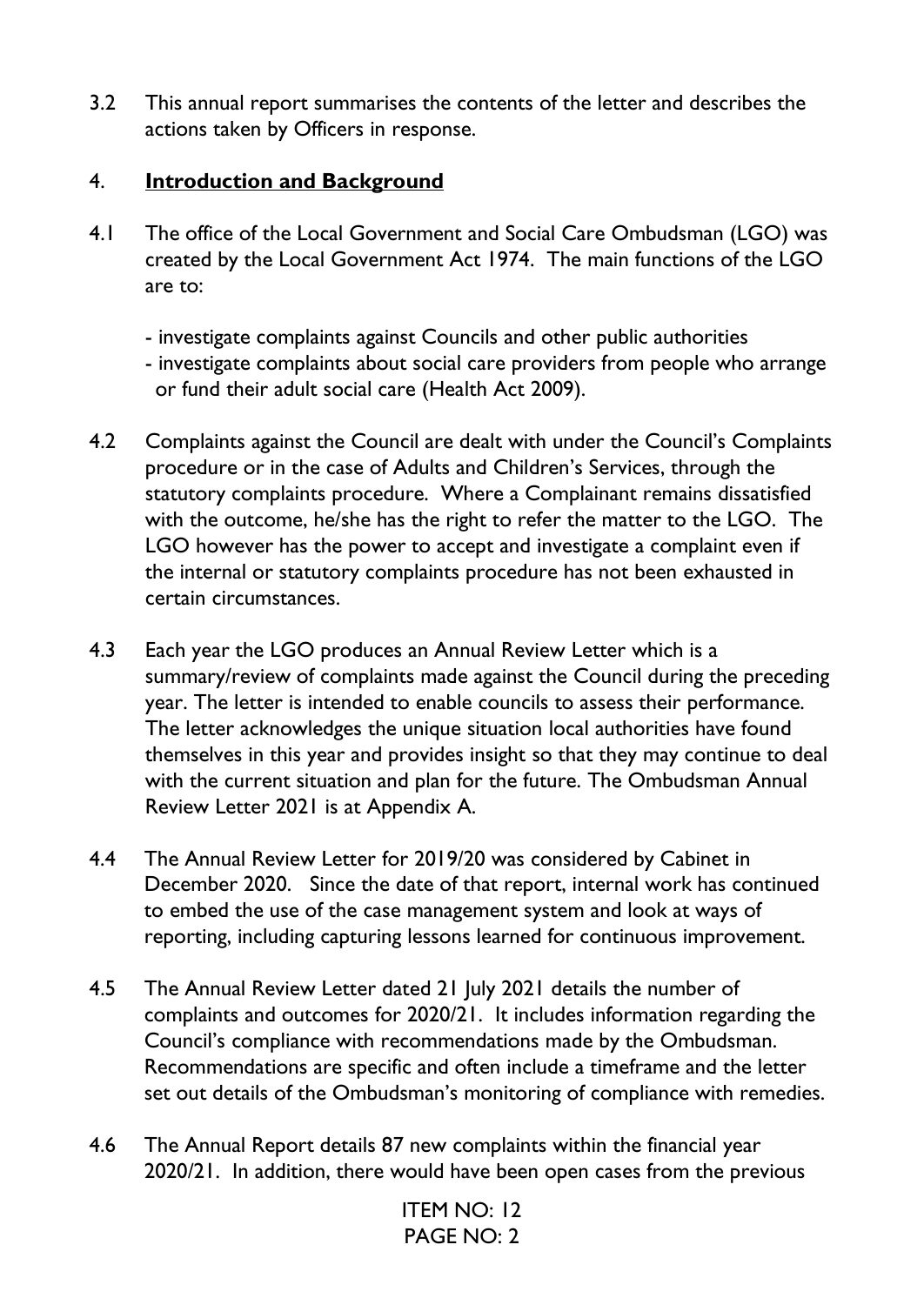period. This is a decrease from 2019/20 where there were 127 complaints, but this is likely to be linked to the pandemic given that the LGO did not accept new complaints between March and June 2020. There was an increase in detailed investigations of complaints this year at 32% of those submitted, in comparison to 24% of complaints last year. Upheld decisions decreased to 75% percent this year as opposed to 83% last year.

4.7 The Ombudsman carried out 28 detailed investigations with 21 upheld cases resulting in remedies. The Ombudsman has confirmed satisfaction with compliance in 100% of cases where the Council accepted and implemented the recommendations. The Ombudsman referred to 7 cases where remedies were completed late – none remain outstanding.

## 5. **Available Options**

- 5.1 Option 1 note the content of the Local Government and Social Care Ombudsman Annual Review Letter for 2021.
- 5.2 Option 2 do nothing.

#### 6. **Preferred Option**

6.1 Option 1 - note the content of the Local Government and Social Care Ombudsman Annual Review Letter for 2021.

#### 7. **Reasons for Recommendations**

7.1 The annual report to Cabinet on LGO complaints is an important part of the Council's corporate governance framework and provides an opportunity for continuous improvement through learning for the future. Reporting the contents of the letter, together with the actions taken by Officers in response, also ensures that the Council is being transparent about LGO complaints.

#### 8. **Consultation Results**

8.1 The issues covered by this report do not require public consultation.

#### 9. **Next Steps and actions to be taken**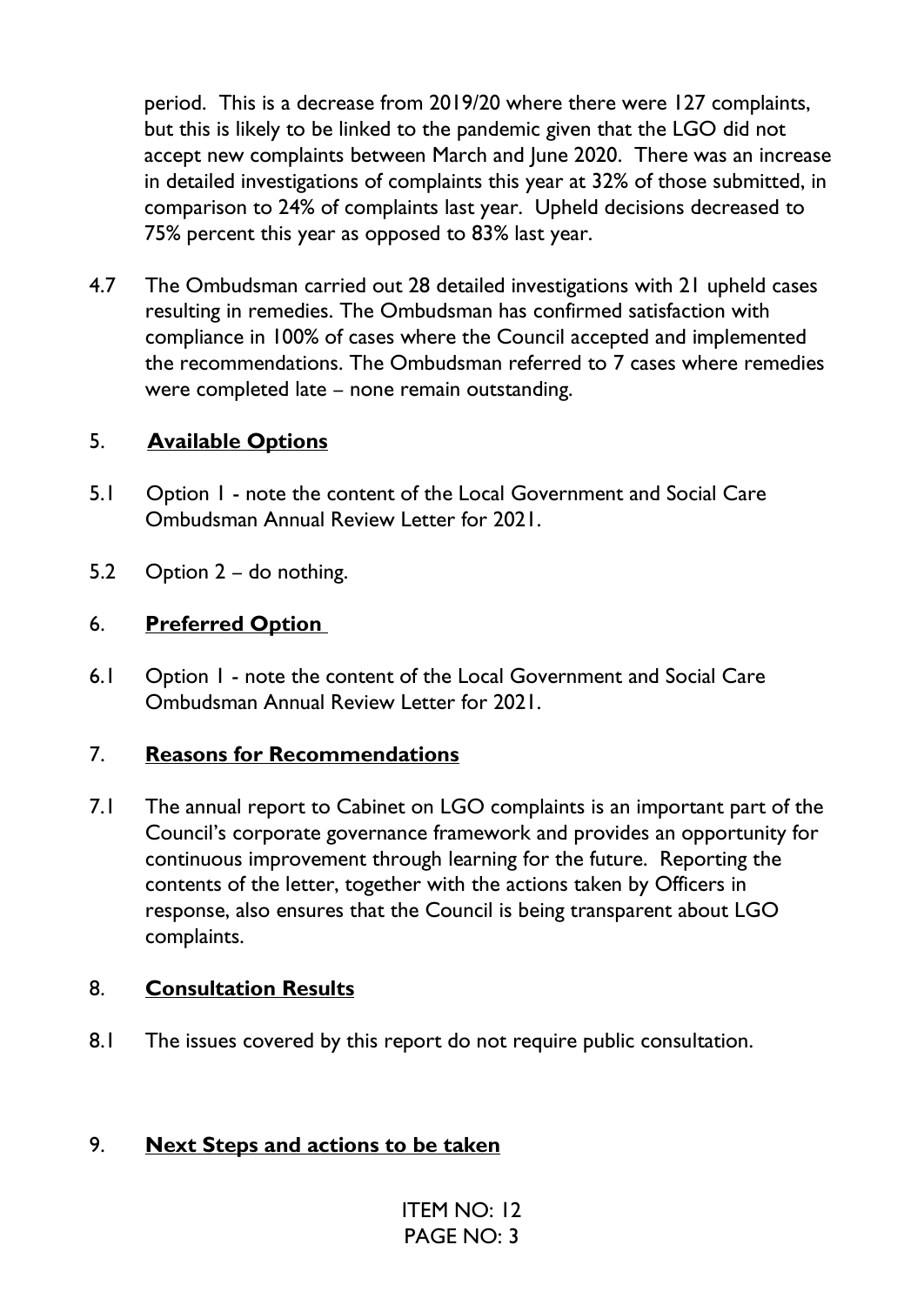9.1 Officers have analysed the information in the annual review letter and identified relevant issues. Following an ongoing review of the internal handling of the Ombudsman complaint process, some improvements have been made to the monitoring and escalation process. Regular meetings have taken place with complaints officers and new processes are being embedded.

| <b>Issue</b>                                                                      | <b>Implications</b>                                                                                                                                                                                                                                                                                                                                                                    | <b>Sign-off</b>                                                                                |
|-----------------------------------------------------------------------------------|----------------------------------------------------------------------------------------------------------------------------------------------------------------------------------------------------------------------------------------------------------------------------------------------------------------------------------------------------------------------------------------|------------------------------------------------------------------------------------------------|
| <b>Legal including</b><br>Human Rights<br>Act                                     | The report raises no specific legal issues.                                                                                                                                                                                                                                                                                                                                            | John<br>Scarborough,<br>Director of<br>Legal & HR,<br>29 November<br>2021                      |
| <b>Finance and</b><br>other resources<br>including<br>procurement<br>implications | There are no financial implications arising<br>from this report.                                                                                                                                                                                                                                                                                                                       | <b>Michael Bate</b><br>Assistant<br>Director of<br>Corporate<br>Finance<br>29 November<br>2021 |
| <b>Equalities</b>                                                                 | The report raises no equalities issues and<br>does not make any specific contribution<br>to the Council's Equality and Equity<br>Charter and the Council's Equality<br>Objectives 2020-2024. However, the<br>processes described above provide<br>opportunities for learning and continuous<br>improvement which may be relevant for<br>the Charter/Objectives in individual<br>cases. | Emma Newby,<br><b>Legal Practice</b><br>Manager,<br>29 November<br>2021                        |
| <b>Climate</b><br>change                                                          | The report does not make any specific<br>contribution to the Council's to the<br>Greenwich Carbon Neutral Plan.<br>However, the processes described above<br>provide opportunities for learning and<br>continuous improvement which may be<br>relevant for the Plan in individual cases.                                                                                               | Emma Newby,<br><b>Legal Practice</b><br>Manager,<br>29 November<br>2021                        |
| <b>Risk</b><br>management                                                         | Failure to comply with an Ombudsman<br>determination may result in the                                                                                                                                                                                                                                                                                                                 | Emma Newby,<br><b>Legal Practice</b>                                                           |

## 10. **Cross-Cutting Issues and Implications**